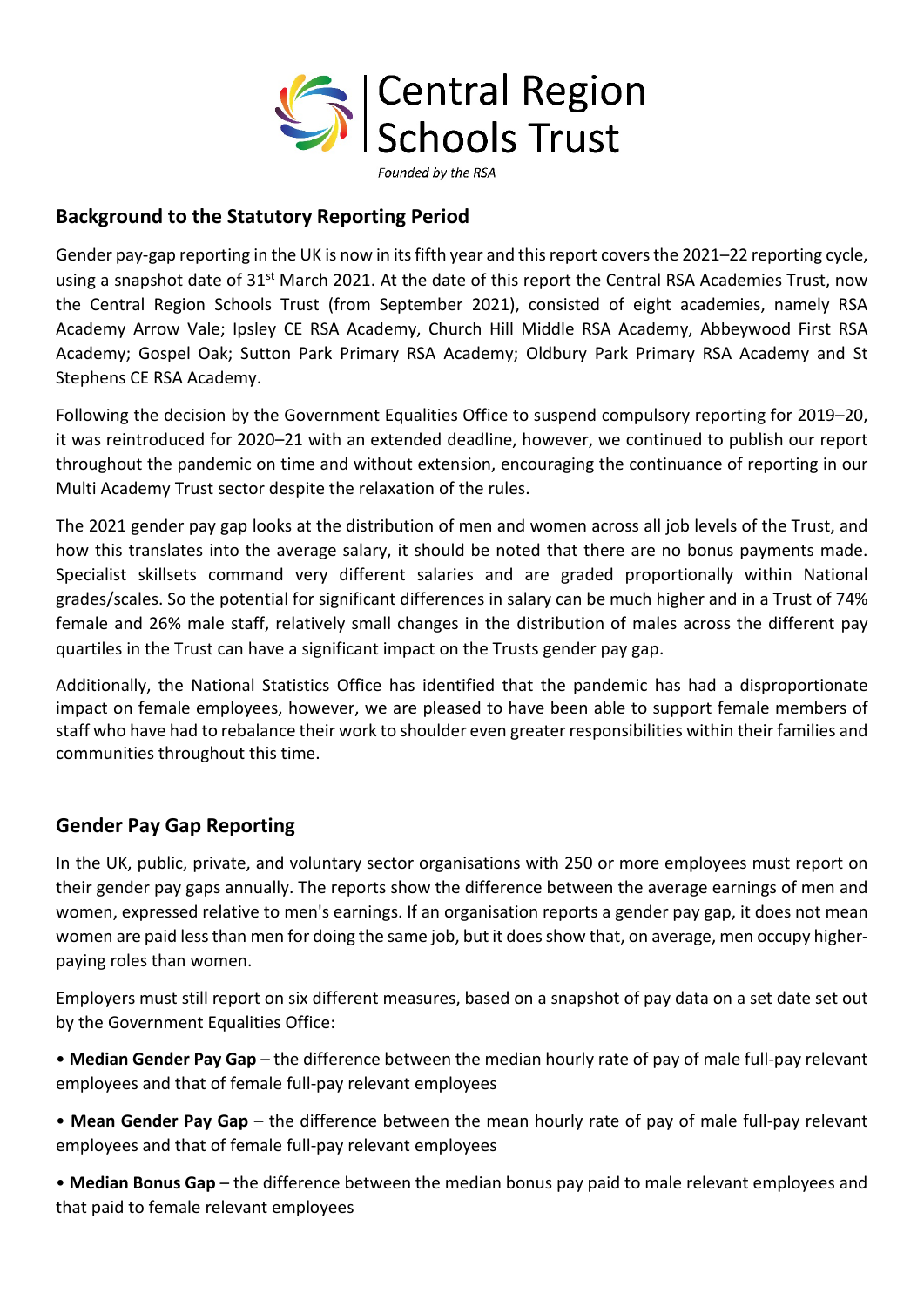• **Mean Bonus Gap** – the difference between the mean bonus pay paid to male relevant employees and that paid to female relevant employees

• **Bonus Proportions** – the proportions of male and female relevant employees who were paid bonus pay during the relevant period

• **Quartile Pay Bands** – the proportions of male and female full-pay relevant employees in the **Lower**, **Lower-Middle**, **Upper-Middle,** and **Upper** quartile pay bands.

Headlines about the gender pay gap tend to focus on the median figure, which ignores extremes and is therefore thought to be the most representative measure. It is, however, important to report all these measures as each one tells you something different about the underlying causes of the gender pay gap and each one can mask issues that another may highlight.

## **Reportable Data Including Prior Years Reporting**

The mean gender pay gap on 31<sup>st</sup> March 2021 indicated that female staff percentage point of earnings less than male staff was 20.73% (2020: 15.35%; 2019: 11.28%; 2018: 17.6% and 2017:24.3%) with a median percentage point gap of 35.58%. This movement incorporates the retirement of two senior female staff (i.e. one Principal and one Deputy Head) on the National leadership scale within the reporting period, with the Principal being replace with an internal male appointment via succession planning. Whilst we remain confident in all reporting periods that this is not a result of unequal pay, however, it remains the distribution of roles between female and male members of staff.

It is encouraging that in Support Staff that the overall **Upper Middle** and **Upper Quartiles**that the percentage female distribution has increased to 80.65% (from 78.39% in 2020 a 2.26%-point increase) and to 86.02% (from 82.88% a 3.14%-point increase) respectively in the past reporting period.

| All Employees       | 31-Mar-19      |        | 31-Mar-20      |        | 31-Mar-21      |        |
|---------------------|----------------|--------|----------------|--------|----------------|--------|
|                     | Mean           | Median | Mean           | Median | Mean           | Median |
| Gender Pay<br>Gap   | 11.28%         | 18.65% | 15.35%         | 30.73% | 20.73%         | 35.58% |
| Gender Bonus<br>Gap | 0              | 0      | 0              | 0      | 0              | 0      |
|                     |                |        |                |        |                |        |
| All Employees       | 31-Mar-19      |        | 31-Mar-20      |        | 31-Mar-21      |        |
| Quartile            | Female         | Male   | Female         | Male   | Female         | Male   |
| Lower               | 76.15%         | 23.85% | 82.18%         | 17.82% | 85.71%         | 14.29% |
| Lower Middle        | 74.42%         | 25.58% | 81.03%         | 18.97% | 80.52%         | 19.48% |
| Upper Middle        | 69.23%         | 30.77% | 75.14%         | 24.86% | 72.55%         | 27.45% |
| Upper               | 62.79%         | 37.21% | 68.21%         | 31.79% | 65.36%         | 34.64% |
|                     |                |        |                |        |                |        |
| <b>Teaching</b>     | 31-Mar-19      |        | 31-Mar-20      |        | 31-Mar-21      |        |
| Quartile            | Female         | Male   | Female         | Male   | Female         | Male   |
| Lower               | 58.00%         | 42.00% | 66.13%         | 33.87% | 61.67%         | 38.33% |
| Lower Middle        | 75.93%         | 24.07% | 76.19%         | 23.81% | 72.13%         | 27.87% |
| Upper Middle        | 58.33%         | 41.67% | 68.25%         | 31.75% | 68.33%         | 31.67% |
| Upper               | 54.90%         | 45.10% | 59.68%         | 40.32% | 58.33%         | 41.67% |
|                     |                |        |                |        |                |        |
| Support             | 31-Mar-19      |        | 31-Mar-20      |        | 31-Mar-21      |        |
| Quartile            | Male<br>Female |        | Female<br>Male |        | Male<br>Female |        |
| Lower               | 71.60%         | 28.40% | 77.48%         | 22.52% | 86.17%         | 13.83% |
| Lower Middle        | 78.08%         | 21.92% | 88.29%         | 11.71% | 79.57%         | 20.43% |
| Upper Middle        | 74.07%         | 25.93% | 82.88%         | 17.12% | 86.02%         | 13.98% |
| Upper               | 81.25%         | 18.75% | 78.38%         | 21.62% | 80.65%         | 19.35% |